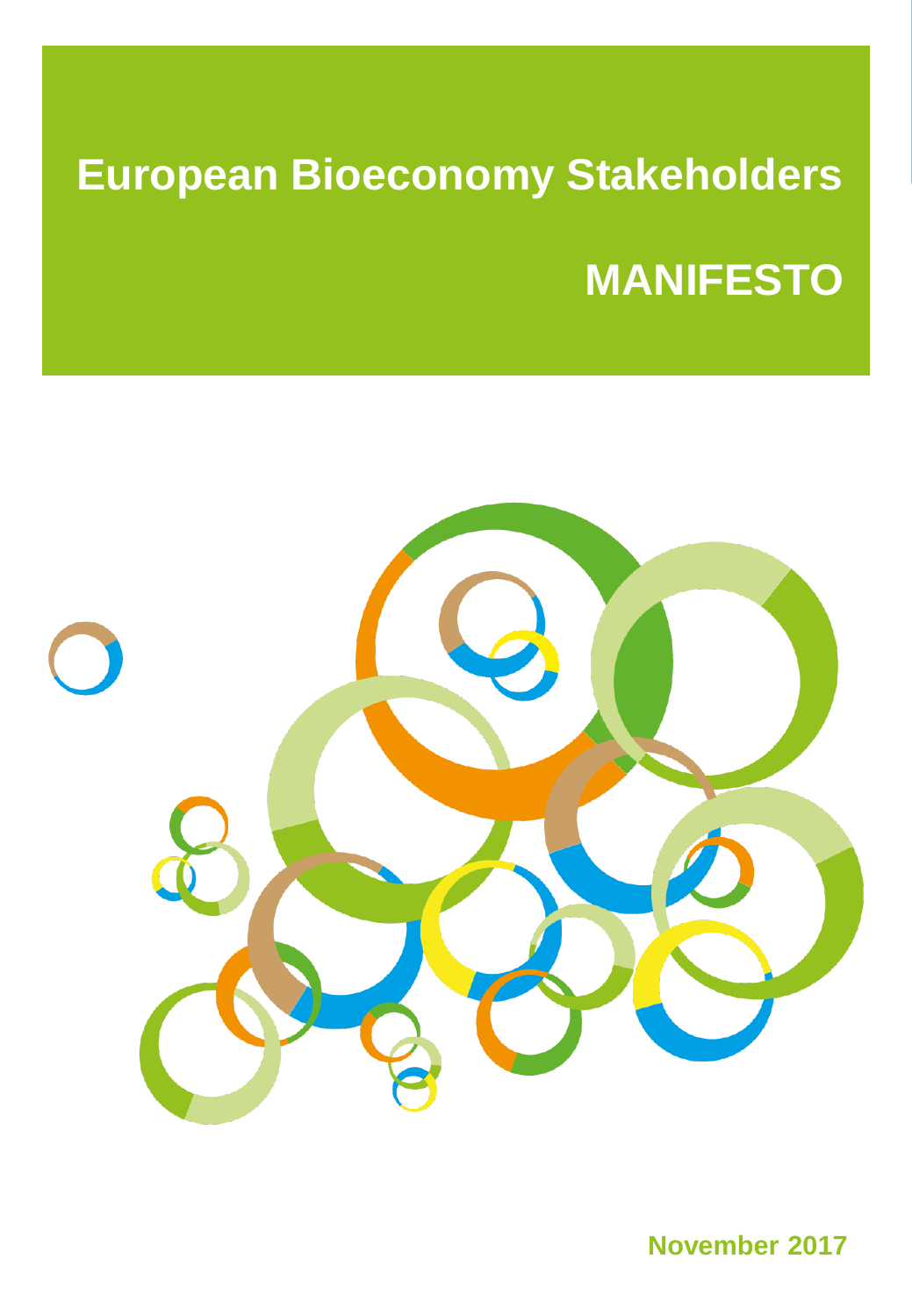© Circular graphics design 2017 Brenda Kuzniar-van der Zee All rights reserved

The circular graphics design used on the cover and for the header in this publication have Copyright and can only be used with permission of the Copyright holder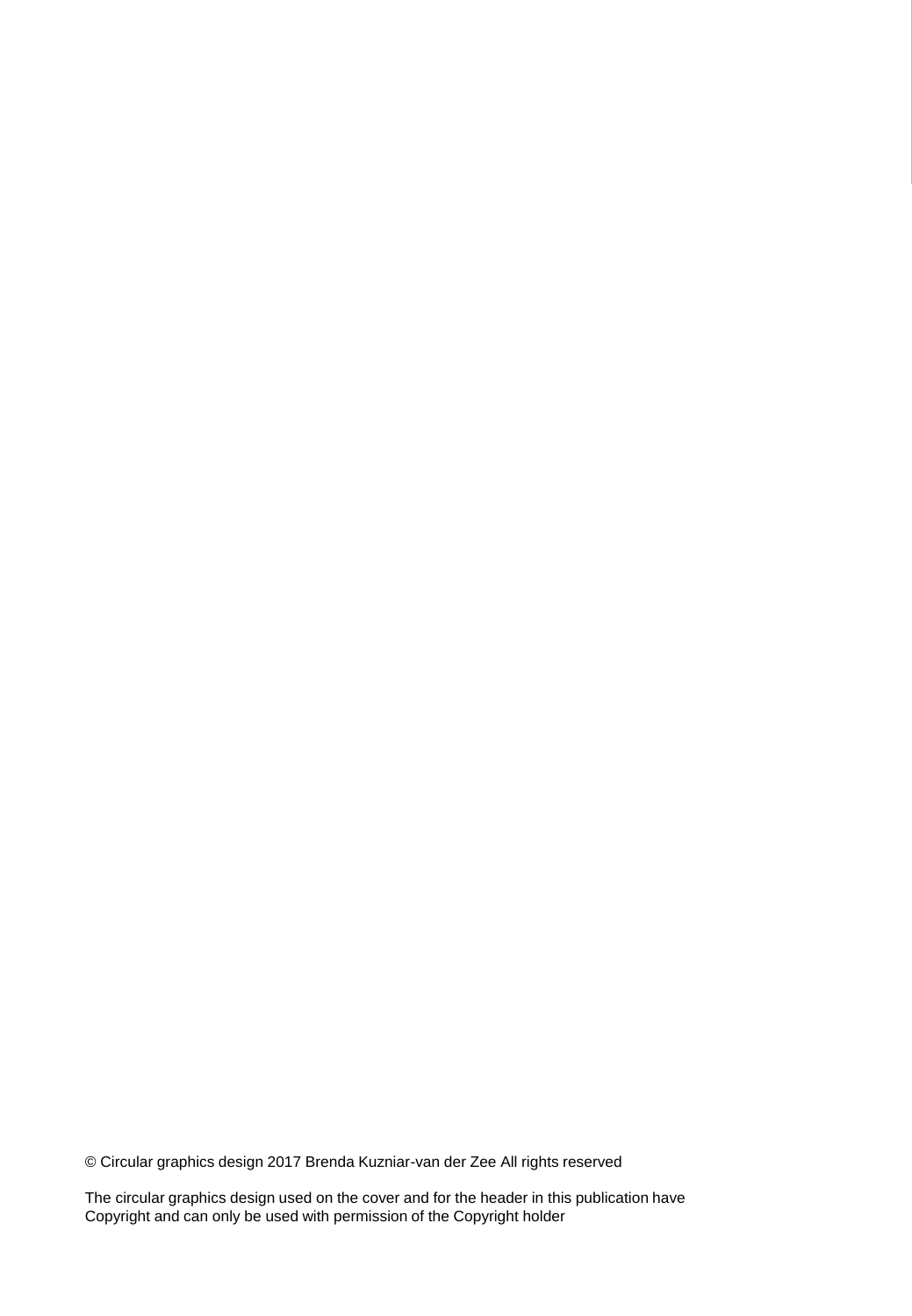

# **CONTENTS**

#### **Introduction**

- 1. Who we are
- 2. What is the bioeconomy
- 3. Why we need the bioeconomy
- 4. The purpose of this manifesto

# **Guiding Principles for Development of the Bioeconomy**

*Addressing Societal and Environmental Challenges*

- 5. Resource use within the limits of the planet
- 6. Mitigating climate change
- 7. Producing for people
- 8. Sustainable management of resources

*Facilitating Innovations and Business Opportunities*

- 9. The bioeconomy needs a stable and predictable legal framework
- 10. Cooperation between sectors and actors along value-chains
- 11. Long-term research and innovation agenda
- 12. Importance of regional strategies and rural renaissance

# **Actions**

- 13. Enhancing education, training and skills
- 14. Aligning open science and research programmes
- 15. Bridging the innovation gap by public-private partnerships
- 16. Embracing the circular economy
- 17. Strengthening the regional bioeconomy and inter-regional cooperation
- 18. Raising public awareness and improving communication
- 19. Establishing a monitoring system for the bioeconomy
- 20. Promoting biomass availability
- 21. Researching and assessing biomass potentials

# **Recommendations to the EU and Member States**

- 22. Support market creation
- 23. Common agricultural policy
- 24. Maintaining biodiversity and EU nature legislation
- 25. Invest in the future of the bioeconomy
- 26. Support frontrunners and innovations
- 27. Establish a level playing field
- 28. Strengthen the coordination within European Commission services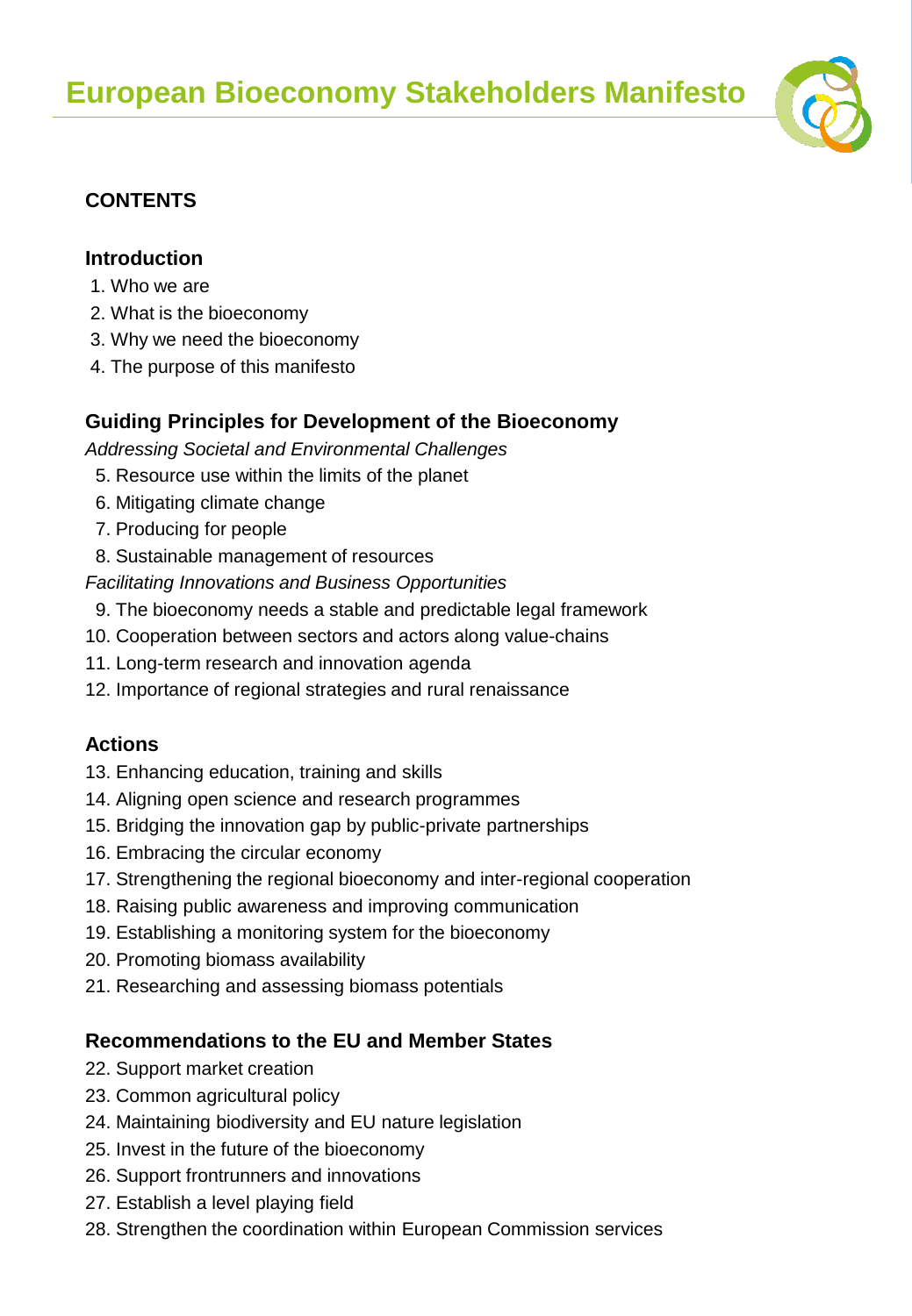

#### **Introduction**

#### **1. Who we are**

We, representatives from large and small companies, NGOs, biomass producers, regions, and academia from all over Europe as members of the European Bioeconomy Stakeholders Panel, have prepared this manifesto based on the Building Blocks document, prepared as outcome of the Bioeconomy Stakeholders Conference under the auspices of the Dutch Presidency of the European Council in the first half of 2016. Collectively, we believe that Europe can be a leader in the development of a sustainable bioeconomy.

#### **2. What is the bioeconomy**

The bioeconomy encompasses the production of renewable biological resources and the conversion of these resources, residues, by-products and side streams into value added products, such as food, feed, bio-based products, services and bioenergy<sup>1</sup>.

#### **3. Why we need the bioeconomy**

Advancements in bioeconomy research and innovation uptake will allow Europe to improve the management of natural resources and to open new and diversified markets in food and bio-based products. This will be important in order to cope with an increasing global population, rapid depletion of many resources, increasing environmental pressures and climate change, as Europe needs to radically change its approach to production, consumption, processing, storage, recycling and disposal of biological resources. The Europe 2020 Strategy called for a bioeconomy as a key element for smart and green growth in Europe.

Developing the bioeconomy in Europe also holds a great potential in this respect: it can maintain and create sustainable economic growth, prosperity and many high-value jobs in rural, coastal and industrial areas, where these are greatly needed, reduce fossil carbon dependence and improve the economic and environmental sustainability of primary production<sup>2</sup> and processing industries. Biotechnology and biological knowledge provide tremendous potential for new products and services.

This strengthening of the bioeconomy can therefore contribute significantly towards a broad range of EU objectives including climate change mitigation, the circular economy and resource efficiency, environmental protection, creating jobs, growth and revenue.

<sup>1</sup> COMMUNICATION FROM THE COMMISSION TO THE EUROPEAN PARLIAMENT, THE COUNCIL, THE EUROPEAN ECONOMIC AND SOCIAL COMMITTEE AND THE COMMITTEE OF THE REGIONS Innovating for Sustainable Growth: A Bioeconomy for Europe /\* COM/2012/060 final \*/

<sup>&</sup>lt;sup>2</sup> Note: Primary production in the context of this document includes agriculture, forestry, fisheries and aquaculture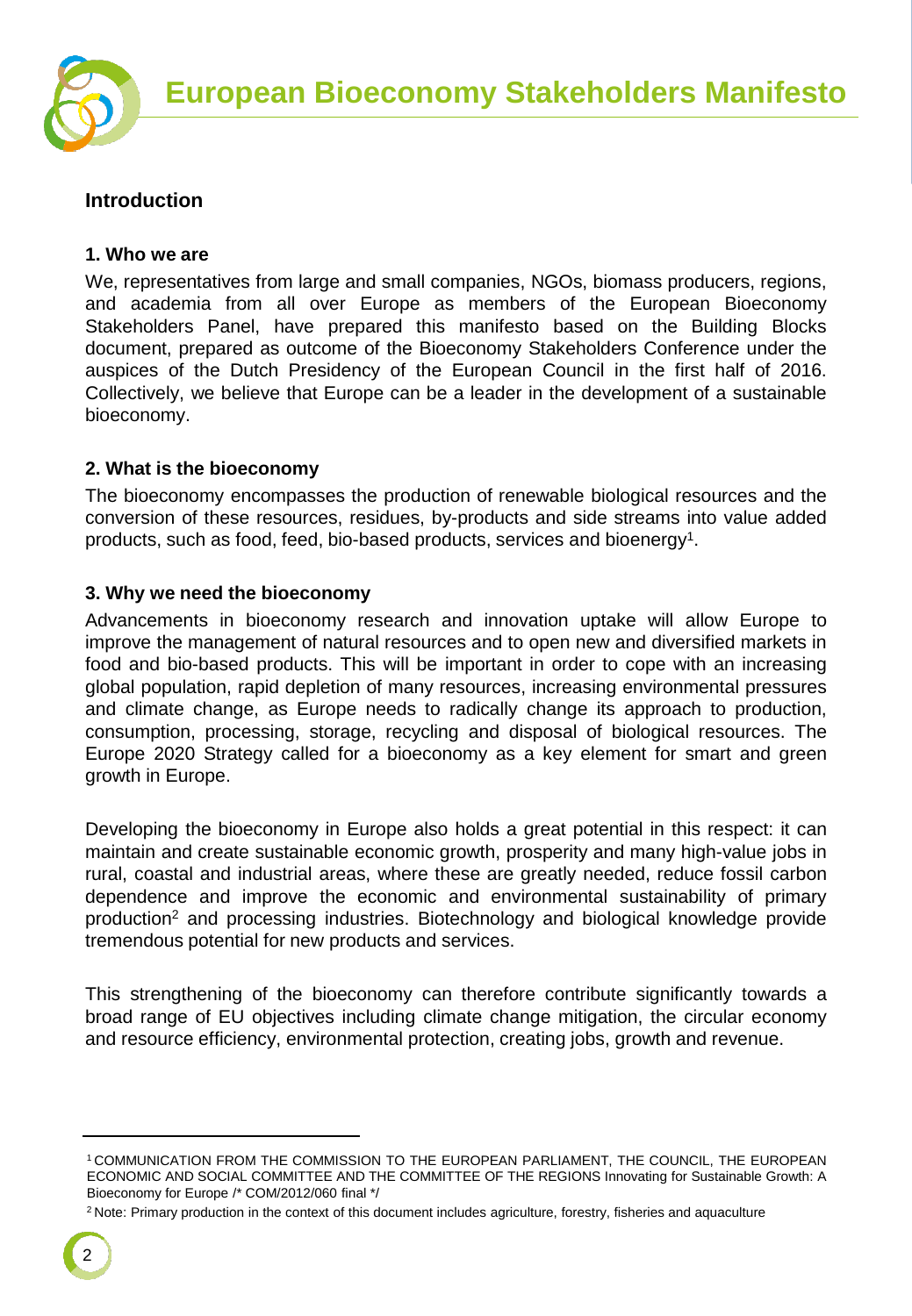

#### **4. The purpose of this manifesto**

This manifesto is the result of a broad, open, extensive and inclusive consultation and dialogue with a wide range of stakeholders in the field of the bioeconomy. Our intention is that the resulting manifesto will recognise the opportunities and challenges of developing the bioeconomy and provide inspiration to regions and Member States, at various stages of development of their bioeconomy strategies, as well as for the EU as a whole. It should also serve to trigger discussions in Member States, regions, and rural, coastal and urban communities on the issues pertinent to the development of a world leading EU bioeconomy in the context of mounting global competition. It should provide food for thought and a key contribution towards the development of more specific recommendations, from different stakeholders, which can then contribute towards the development of a number of relevant policy initiatives, including a revised EU Bioeconomy Strategy, the EU's Circular Economy package, Smart Specialisation strategies, CAP, CFP and Framework Programme 9 priorities on Research and Innovation. It outlines concrete actions which should be initiated and carried out by the Bioeconomy Stakeholders Panel and its members' wider networks, as well as by society at large, to contribute to the transition towards a bioeconomy for Europe.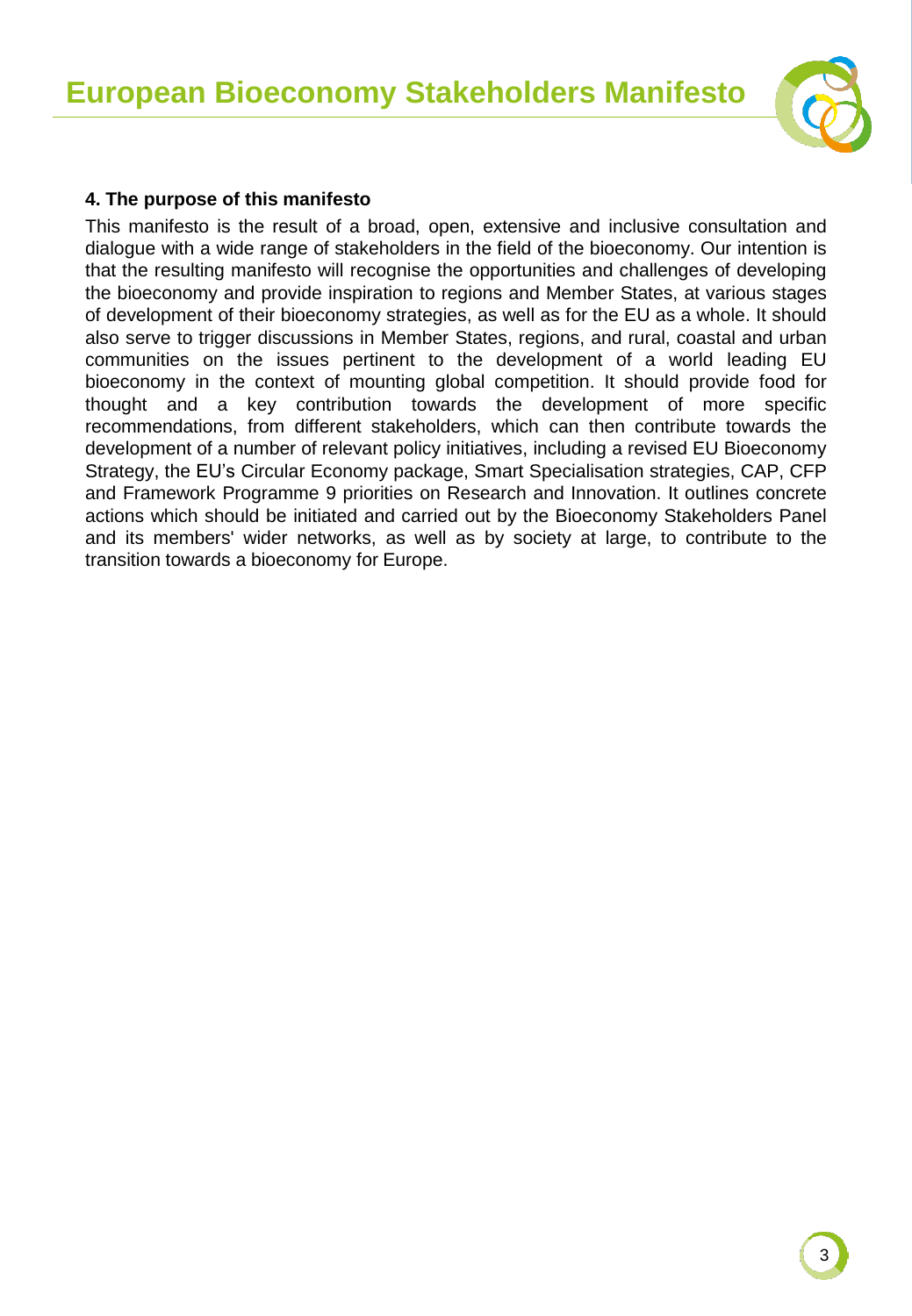

#### **Guiding Principles for Development of the Bioeconomy**

*The development of the bioeconomy needs to be driven by the desire to meet several of the big societal challenges of our time. The EU bioeconomy should be sustainable in terms of people (jobs, inclusiveness), planet (limits to resources, biodiversity, ecological balance and climate) and profit (resource efficiency, competitiveness). Given the growing needs of the growing population these societal challenges will become even more imminent.* 

#### **5. Resource use within the limits of the planet**

Planetary boundaries require the use of limited resources in the most effective, sustainable and efficient ways to produce products such as food, feed, materials, chemicals and energy. The bioeconomy can therefore not be based on the idea of substitution alone, but should be developed recognising that land and biomass, even when renewable, are limited resources. The bioeconomy should therefore be further developed in the context of principles of the circular economy, such as efficient use of primary natural resources, biodegradability and smart consumption, fostering innovation as well as changes in life style and diets. Resource limits are however not static or fixed but are also influenced by human actions as well as environmental conditions.

#### **6. Mitigating climate change**

The Paris Agreement aims to keep global temperature rise well below two degrees Celsius, and to pursue efforts to keep them below 1.5 degrees Celsius. The agreement emphasised both the urgent need to reduce greenhouse gas emissions from the use of fossil fuels, as well as to maintain carbon storages and increase removals by ecosystems, land and forests. The bioeconomy is a key opportunity to replace fossil raw materials. A key challenge for the bioeconomy is to ensure that it doesn't lead to depletion of terrestrial carbon stocks and sinks and that it replaces fossil raw material in the most efficient manner.

#### **7. Producing for people**

An EU bioeconomy should contribute to creating jobs and revenues for companies, while ensuring social rights of workers. Sustainable, new and innovative products, business models and production processes as well as agriculture, fisheries and wood-based products can promote new economic activities and secure employment for people in various sectors and along the value chain. At the same time it needs to ensure that globally, the development of the bioeconomy does not come at the expense of land tenure rights, basic human rights or food and water security.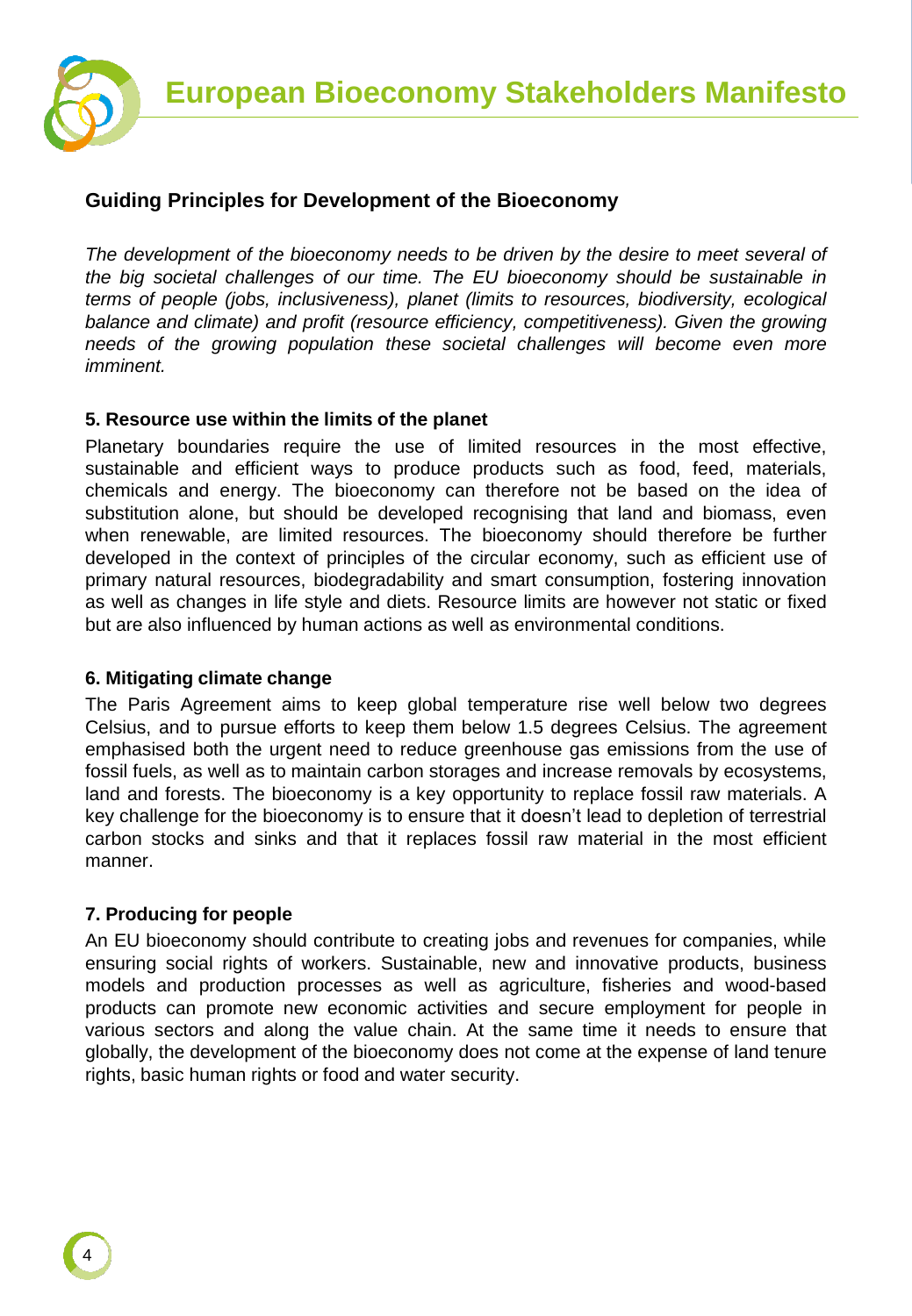

#### **8. Sustainable management of resources**

The bioeconomy should contribute to EU objectives including on sustainable primary production, halting biodiversity and habitat loss and (global) deforestation, the reversion of land degradation and ecosystem restoration while improving food, nutrition and water security. A key principle for the bioeconomy should therefore be ensuring ecosystem resilience and sustainable production and consumption systems.

#### **9. The bioeconomy needs a stable and predictable legal framework**

For the bioeconomy to continue to develop in a sustainable way in Europe, a coherent, transparent and predictable policy making process is essential. Removing regulatory uncertainty will encourage innovators and entrepreneurs to invest in the development of new or improved bio-based products.

#### **10. Cooperation between sectors and actors along value-chains**

A unique added-value of the bioeconomy lies in the possibility to create synergies through cooperation between various sectors both along the value-chains and across the valuechains, and the possibility to scale-up processes once feasibility is demonstrated. This requires efforts to bring actors together and a holistic approach that is respectful to the varying situation for stakeholders from different parts of the bioeconomy-web. By giving more visibility among sectors and to consumers, the innovations will diversify and market pull can be stimulated for new products. The bioeconomy concept builds the critical mass needed for us to effectively address the grand societal challenges.

#### **11. Long-term research and innovation agenda**

Research is a cornerstone for the transition from a fossil-carbon based to a renewable biobased economy. Better understanding of the potential as well as the vulnerabilities of our planet's natural capital, socio-economic research, and technology development, underpin the development of novel processes and products, societal transition, and climate-smart services. A long-term strategic research and innovation agenda and resources to support its development are evidently needed. Coordination of research programmes among countries can speed up development and reduce unnecessary redundancy. Having open access to research and innovation financed with public funds becomes increasingly important.

#### **12. Importance of regional strategies and rural renaissance**

Regions are key actors in developing the European bioeconomy and a strong bioeconomy can make regions more economically attractive. Europe's cities and regions should play a key role in the development of the bioeconomy. At the regional level, we should better utilise the available biomass and agricultural land, while ensuring sustainable management of natural resources. The bioeconomy can help Europe revitalise rural areas. A European bioeconomy will offer a new perspective on traditional and high-value production in the regions, as well as creating new opportunities and jobs for farming, forestry, fisheries, aquaculture and industry.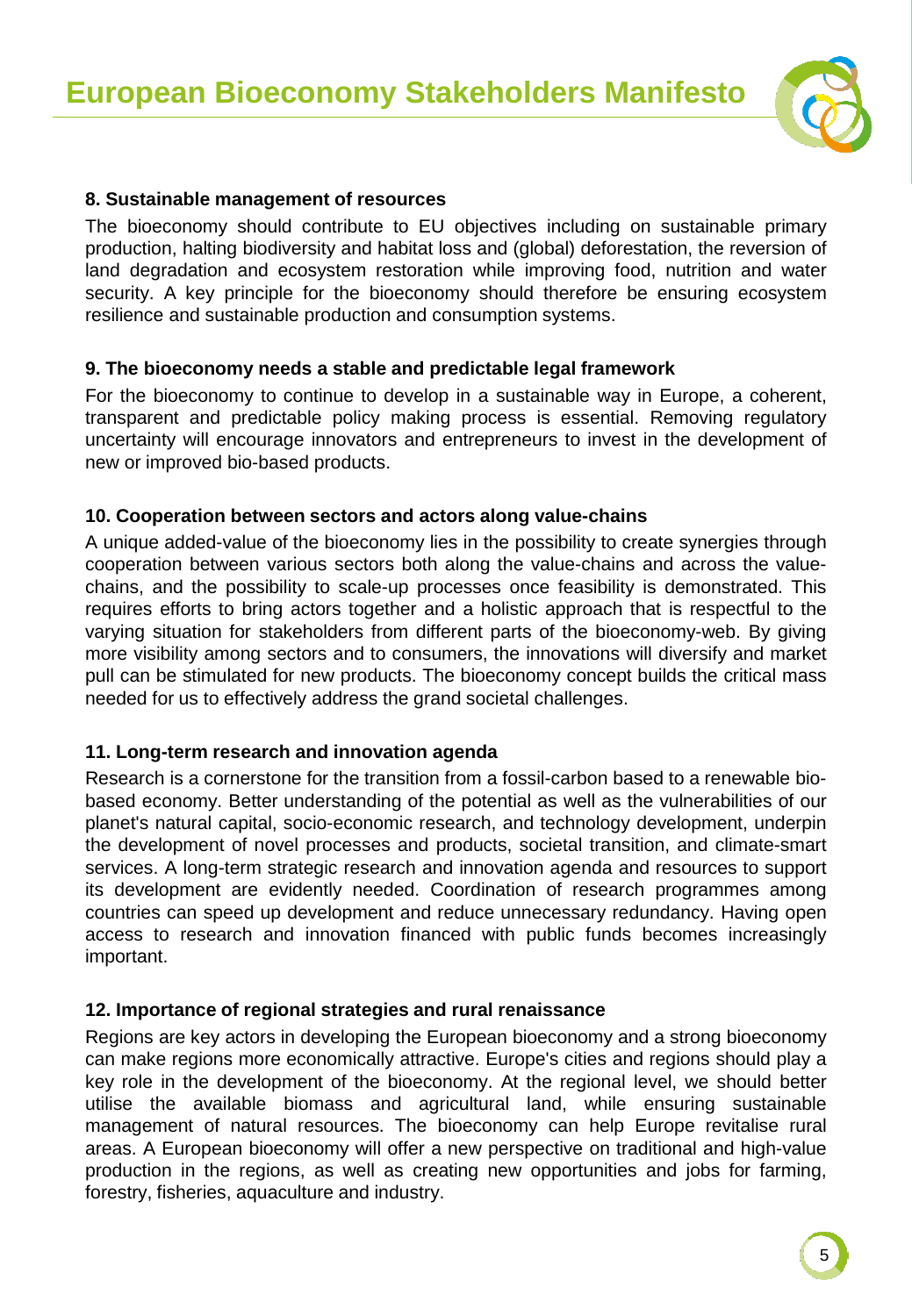

#### **Actions**

*An ambitious agenda is necessary. There are a number of actions and next steps that we want to initiate in cooperation. Joint action of industry, civil society organisations, biomass producers, academia, and regions, in cooperation with the EU and Member States, includes addressing the following issues.*

#### **13. Enhancing education, training and skills**

Education of school children and high school students are crucial to raise a generation that can understand the challenges and embrace the opportunities of a bioeconomy. For example, teaching principles of circularity, of acting global and local at the same time (glocal), and raising interest for exploration will contribute to preparing the new generation to find its way. At Universities new curricula are already developed that combine for example life sciences, engineering and marketing. Such cross-overs between disciplines and a facilitating environment for start-ups can support students to become bioeconomy entrepreneurs. Vocational training needs to evolve also to match requirements for skills in primary production, manufacture, transport, and other relevant sectors. Also, later on in life, workers need to update their skills and competences. Life-long learning programmes that connect education providers with producers, workers, researchers, and innovators can support this.

#### **14. Aligning open science and research programmes**

New concepts, processes and products, smart connections, and novel business models, founded on basic science and break-through discovery, are key for developing the bioeconomy. Interdisciplinary approaches can unlock new insights and applications, for example on tipping points. Transnational research calls co-funded by the European Commission, such as Joint Programming Initiatives and ERA-NETS, offer great opportunities for working across borders, build networks, and can be a step-up to large European consortia. Inclusiveness, smart specialisation, collaboration with global players and European Technology Platforms (ETPs) are important concepts to increase efficiency of use of funds and align efforts. Open science policies are to be implemented through new contracts with publishers.

# **15. Bridging the innovation gap by public-private partnerships**

By pooling resources, knowledge, and infrastructure from public research programmes and innovative companies, in a PPP contractual arrangement, the skills and assets can be combined to help boosting the development of the bioeconomy. Initiatives like the Biobased Industries Joint Undertaking serves this aim and by strengthening coordination and interaction between this initiative and other programmes, national and European, it could add even more to the European bioeconomy in the coming years. Also on the national level public-private partnership has an important role to play for the bioeconomy, for example by working together in regional clusters.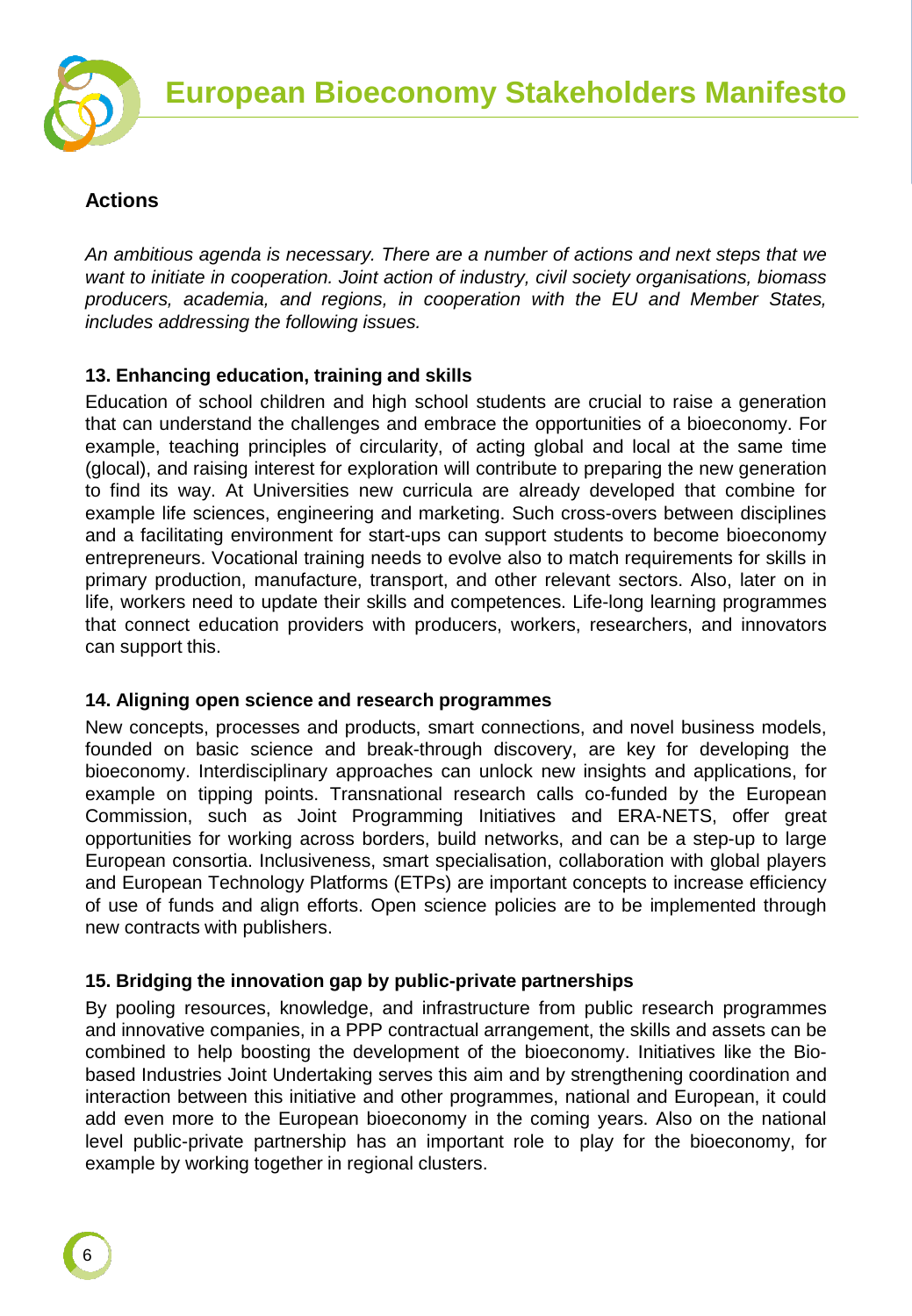

#### **16. Embracing the circular economy**

Bioeconomy and the circular economy need to go together to develop synergies between the two systems in order to ensure that resources are used more productively and efficiently in both economies. We want to cooperate to deliver the bioeconomy contribution to the goals, targets and ambitions formulated in the EU Circular Economy Package which offers great opportunities to make better and more efficient use of biomass resource and to reduce overall resource consumption. The Circular Economy Action Plan and its waste legislation should be fully implemented to minimise waste, to separately collect, reuse and transform bio-waste as well as by-products and residues into high-added-value compounds.

#### **17. Strengthening the regional bioeconomy and inter-regional cooperation**

Regions which identify the bioeconomy as a competitive advantage within their smart specialisation strategies or other regional strategies should support the regional bioeconomy development from European Structural and Investment Funds. Where possible, synergies should be sought between European, national and regional funds to build infrastructure at the regional level and to link in with research and innovation funding that should not ignore rural priorities. Mapping of regional competencies, supporting mutual learning within and between regions and more resources for peer-to-peer exchanges at the EU level are essential in order to create new value chains while optimising existing ones.

#### **18. Raising public awareness and improving communication**

Raising public awareness is essential in order to ensure the development of a smart, sustainable and inclusive bioeconomy, to create a market for sustainable bio-based products and to promote more sustainable consumption and lifestyle patterns. Actions needed include increasing traceability and transparency of supply chains, developing certification schemes and consumer labels for bio-based products. Public awareness actions are needed particularly on regional and local level where it could include prizes or awards as well as exhibitions also on the role of technology and science in the bioeconomy.

#### **19. Establishing a monitoring system for the bioeconomy**

Monitoring socio-economic data/information from the bioeconomy, across all the different sectors that it encompasses, is essential for both private and public decision-making. We believe that the bioeconomy's essential contribution to climate change mitigation, rural and regional economies and job creation as a whole in the EU is often difficult to quantify due to the lack of a common approach between different feedstocks and value-chains in the bioeconomy. This hampers the comparison with other sectors and makes it difficult to discover trends over time.

Needed socio-economic information includes, for instance, number of employment opportunities, work-related accidents, number of businesses and turnover of all the sectors of the bioeconomy. Existing tools and data methodologies can be better utilised to avoid additional administrative burden.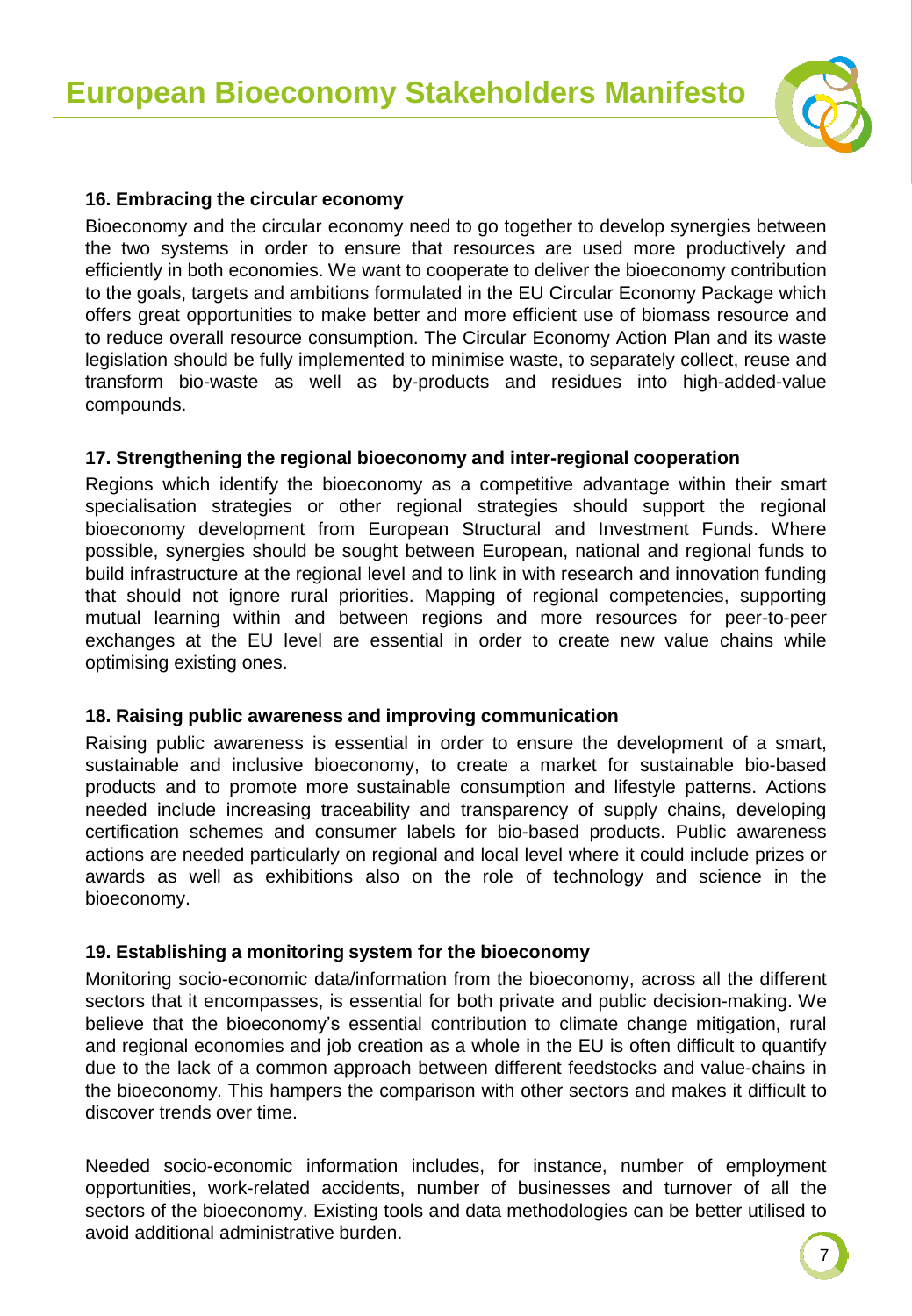

#### **20. Promoting biomass availability**

Sustainable biomass mobilisation in Europe is the basis for a sustainable bioeconomy. The challenges related to biomass mobilisation differ greatly between different regions and from one biomass source to another. The small-scale nature of many biomass producers, cultural and demographic barriers, effects of urbanisation on rural communities as well sparsity of secondary biomass resources are all challenges for the bioeconomy.

To promote biomass availability in a sustainable manner, cooperatives and cooperation between biomass producers should be encouraged and investments made into rural transport systems. Other barriers for more efficient primary and secondary biomass mobilisation should be identified. Overall, efforts should be made to ensure that the biomass mobilisation system is dynamic and able to adapt to changing demands and circumstances.

#### **21. Researching and assessing biomass potentials**

Careful assessment of the sustainable biomass resources, their scale, different existing and potential future uses is needed as a foundation of a sustainable bioeconomy. The assessments, such as done by the Joint Research Centre, should take into account the potential environmental and social impacts of using these resources as well as the economical limitation of the potential. The resource potential should be evaluated against the potential (scalability and costs) of technologies involved in the processing and refining of biomass. Effective assessment is needed to ensure that the bioeconomy policies help to resolve the global challenges the EU is facing, including a comprehensive set of indicators to monitor the bioeconomy and its impacts.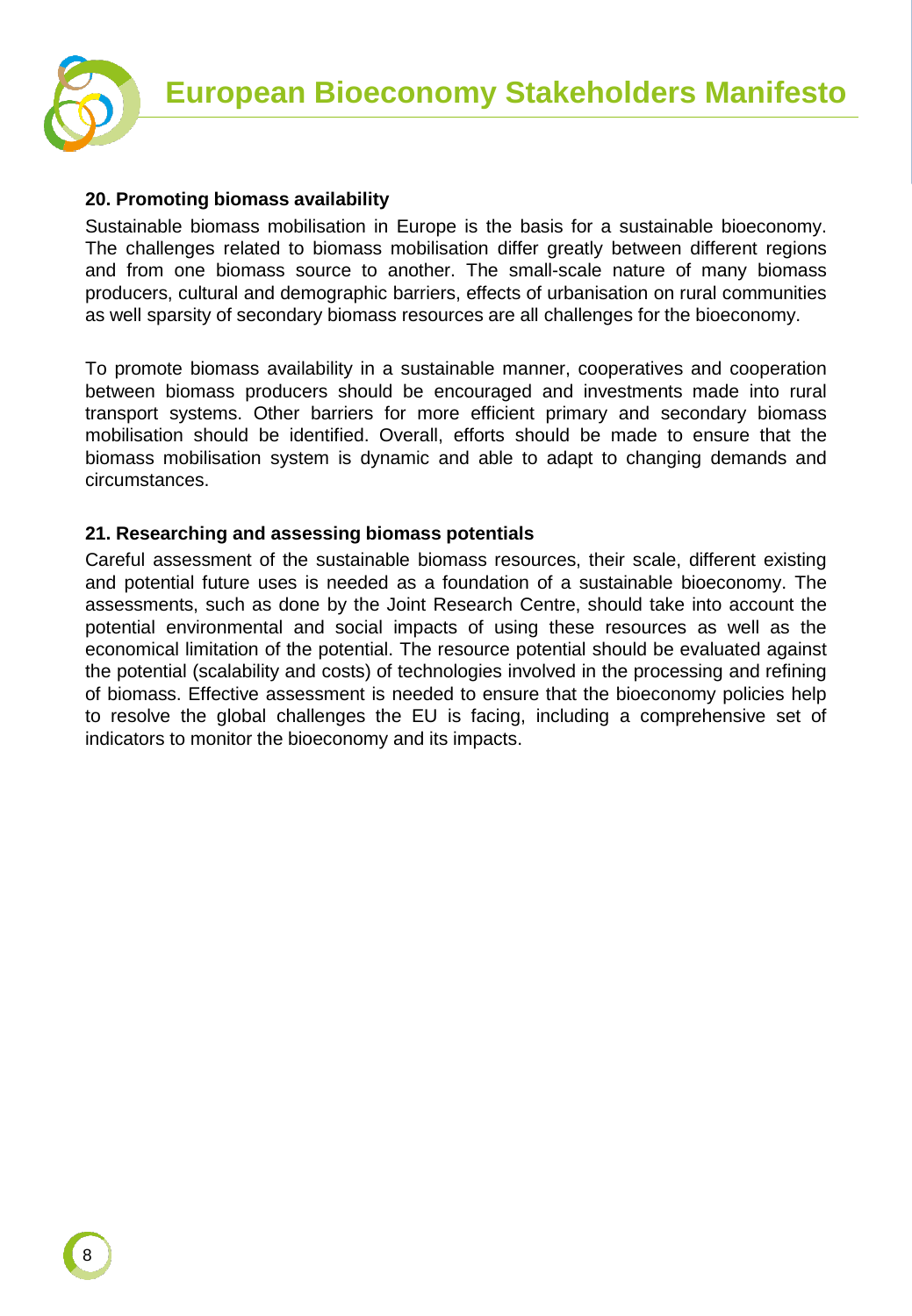

#### **Recommendations to the EU and Member States**

*There are a number of actions and next steps in which the EU or Member States should take the lead. Strong leadership of the European Union and Member States and an integral approach to working towards a bioeconomy is urgent and includes:*

#### **22. Support market creation**

The EU, Member States and regional authorities can make crucial contributions to growing the bioeconomy by stimulating market demand for renewable, smart and resource-efficient products and services. Existing standardisation activities and certification schemes and/or new voluntary labelling schemes, can be used. Where there is potential for bio-based products to sustainably substitute fossil-carbon alternatives, this could be enabled both through the development of new legislation, such as the circular economy package, and through the eventual revision of other relevant existing legislation.

#### **23. Common agricultural policy**

The EU's Common Agricultural Policy is key policy underlying the possibilities of a sustainable European bioeconomy. The policy should be reformed to facilitate a sustainable and resource efficient bioeconomy by providing fair opportunities to all farmers and rural communities, nutritious and healthy food choices for consumers, by creating incentives in the whole value chain for the development of new business opportunities, and by development and better valorisation of various biomass resources in rural areas.

#### **24. Maintaining biodiversity and EU nature legislation**

Biodiversity protection is important and should be addressed by better implementation of the relevant EU nature protection legislation. Efforts to protect the environment and avoid biodiversity loss should be seen as one of the activities to further develop the public acceptance of the bioeconomy.

To assess the environmental impacts and benefits of all aspects of the bioeconomy, the effects on climate, ecological footprint and biodiversity, should be measured and brought together in relation to the regions and specific sectors developed as part of the bioeconomy.

#### **25. Invest in the future of the bioeconomy**

The EU must significantly increase its public investments in research programmes, demonstrators and innovation support to create sustainable jobs and revitalise rural areas in Europe while simultaneously live up to the EUs obligations in international treaties, such as COP 21. A European "bioeconomy investment programme" should make first time exploitation in Europe a key selection criteria and be sufficiently financed to achieve the goals of the programme.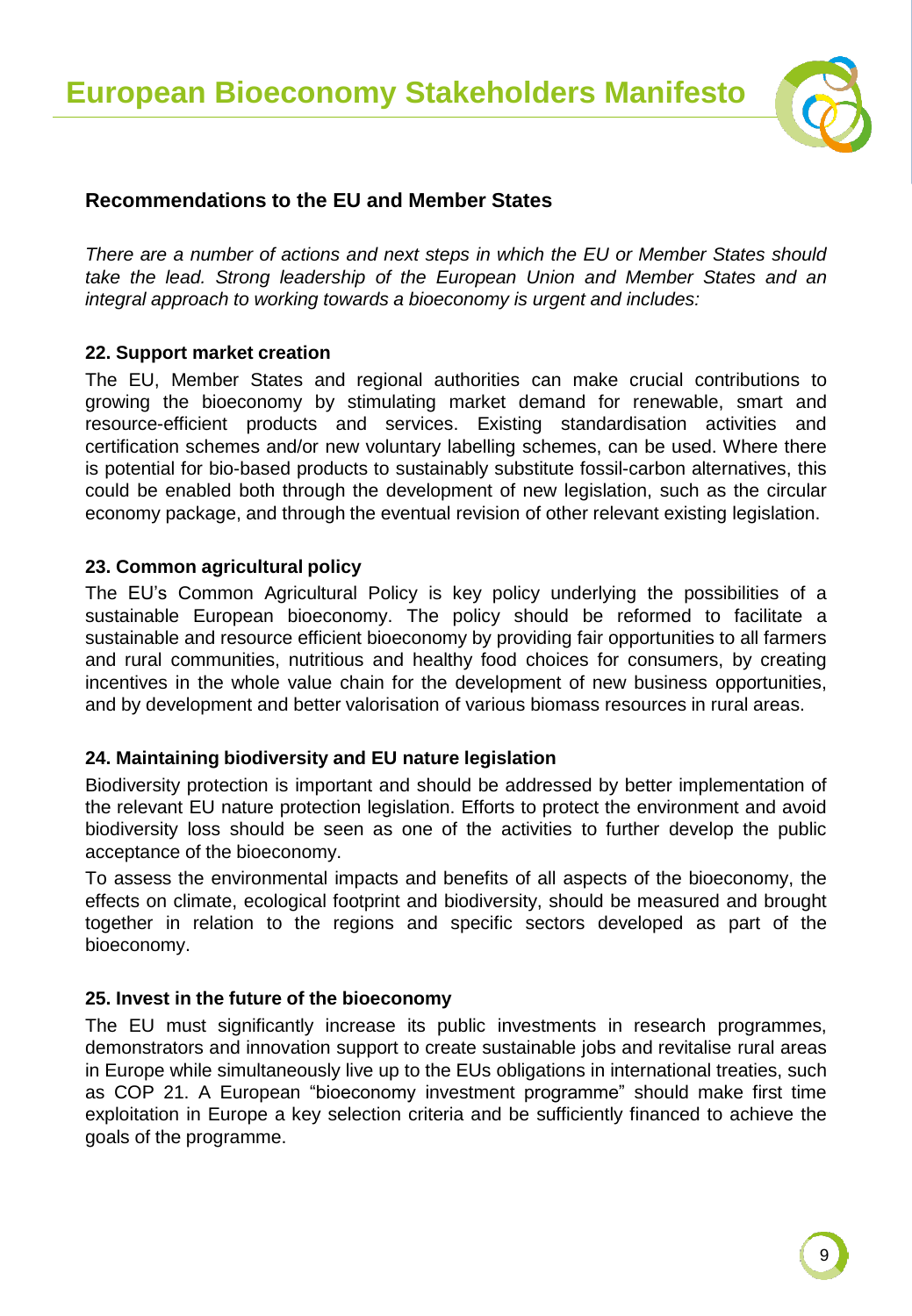

In order to improve the effectiveness of existing EU financing instrument, the role of and synergies between different funds<sup>3</sup> and funding instruments should be further developed by the EU.

#### **26. Support frontrunners and innovations**

Frontrunners should receive the space and support needed to innovate and accelerate within regulatory boundaries. Innovation deals and green deals should be agreed upon with stakeholders in situations where regulation could better support the development of the overall bioeconomy and where creative solutions are needed. Establishing new bio refineries (or reconverting old refineries) represents an investment in a first-of-a-kind plant, thus a clear and supportive regulatory and financial framework is important in order to foster such investments in Europe. Smart regulation and consistent multi-level implementation across the EU should be a priority in order to remove obstacles and reduce administrative burden while at the same time securing sustainability.

#### **27. Establish a level playing field**

The EU should seek to realise a level playing field between the variety of applications and different types of uses of biomass. It should seek to stimulate new markets for bio-based products and biomaterials and attach incentives to innovative and high-value production and products where bio-based options deliver clear advantages in terms of sustainability and renewability compared to fossil-based options for example. Standardisation and certification of bio-based products, can play an important role in providing such stimulation by ensuring that products meet certain minimum requirements.

Incentives for biomass for energy and other uses of biomass should be aligned with the aims of the circular economy and smart resource use.

#### **28. Strengthen the coordination within European Commission services**

Stretching over many policy areas and with a central role to play in the EU agenda, the European Commission should ensure consistency and synergy across the concerned policy areas by establishing a Commissioner's Bioeconomy cabinet with representation of the services of Commissioners of Agriculture, Research, Regions, Fisheries, Environment, Growth, Energy, Employment and Climate.

<sup>3</sup> For instance Horizon 2020, European Regional Development Fund (ERDF), European Social Fund (ESF), European Agricultural Fund for Rural Development (EAFRD), European Maritime and Fisheries Fund (EMFF), Cohesion Fund, European Fund for Strategic Investments – EFSI and InnovFin.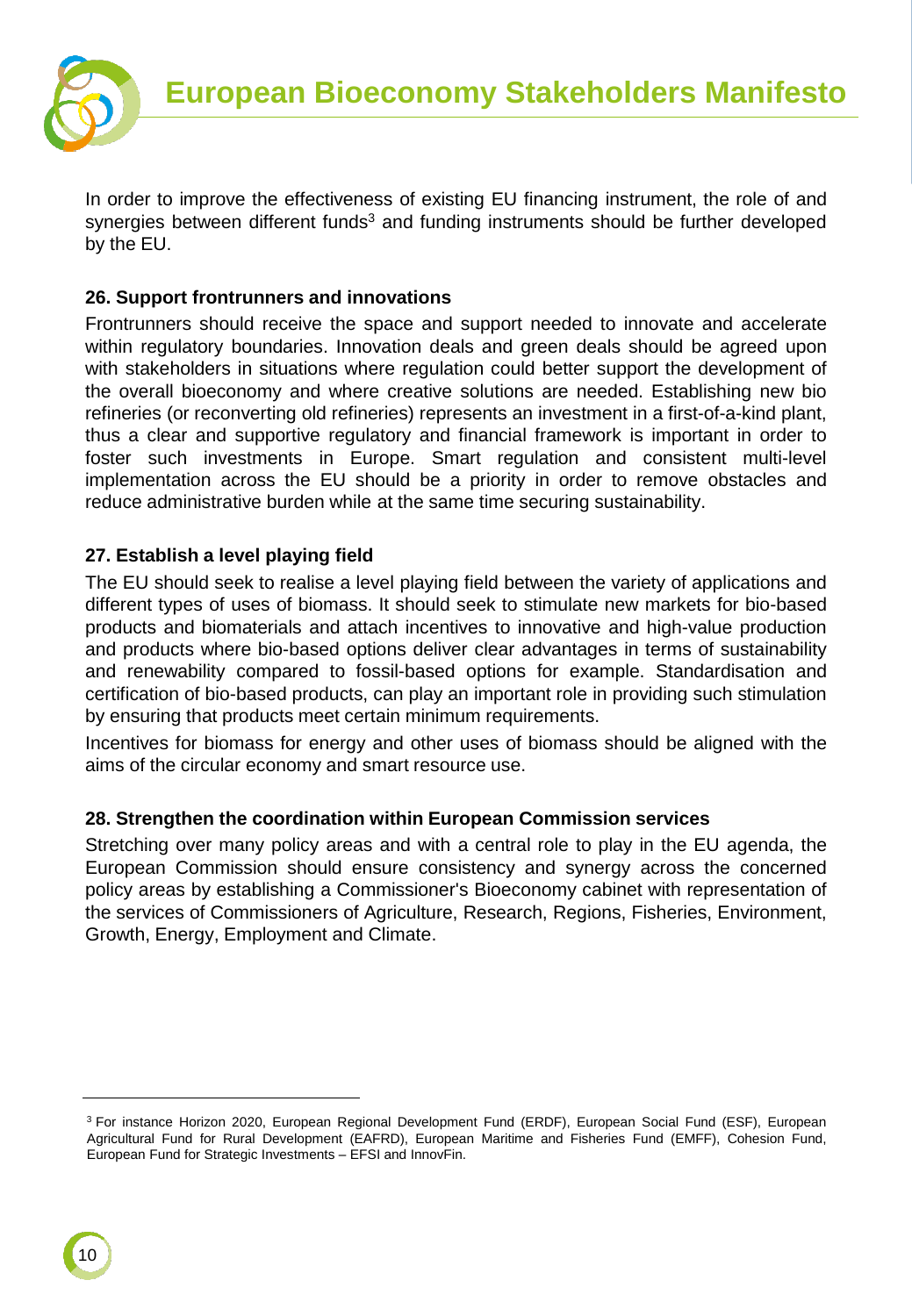

*This Manifesto is endorsed by members of the European Bioeconomy Stakeholders Panel as well as other bioeconomy stakeholders. The European Bioeconomy Stakeholders Panel members endorsing the Manifesto are listed on the next page. The full list of stakeholders endorsing the Manifesto can be viewed online.*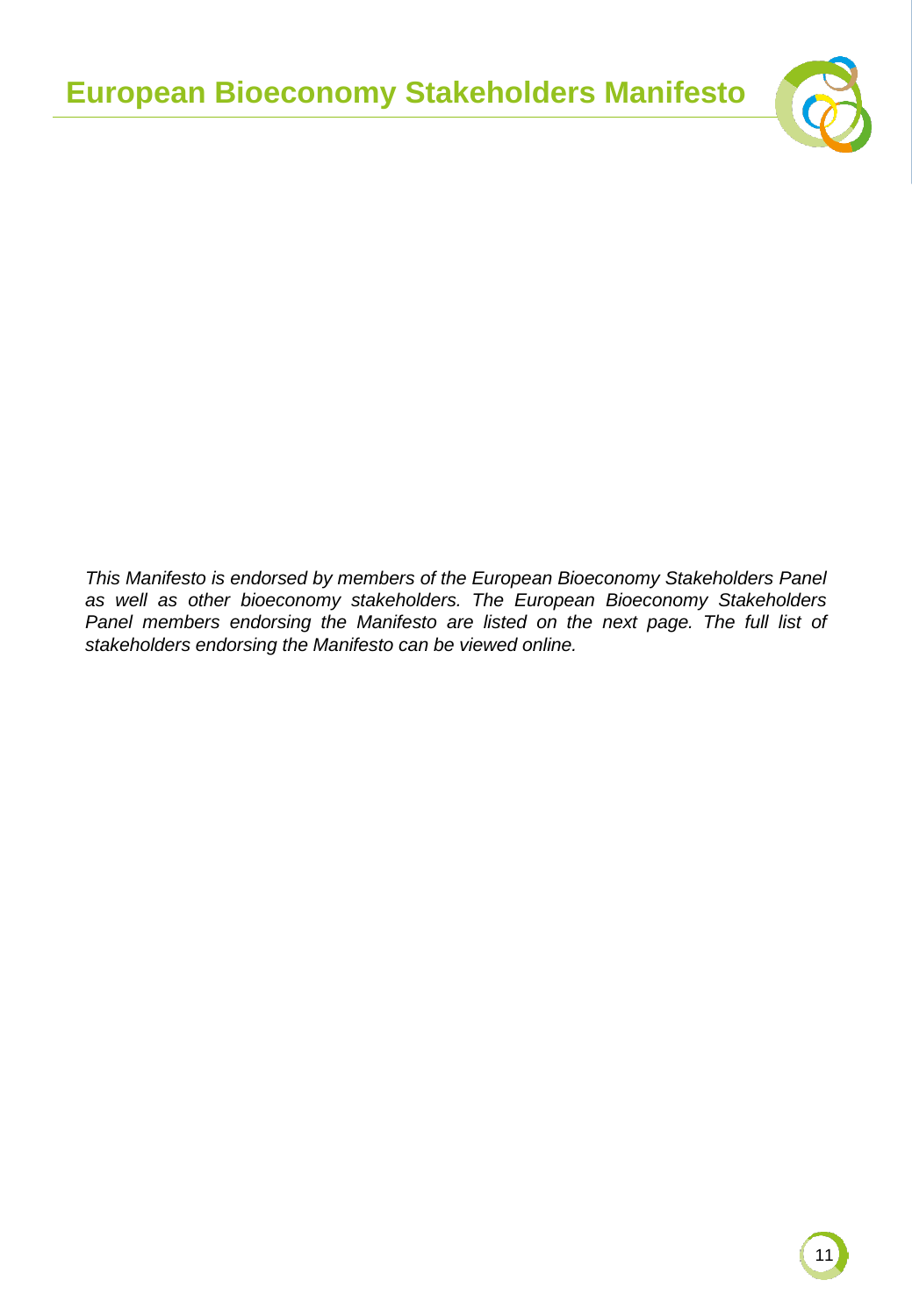

**European Bioeconomy Stakeholders Manifesto**

ADItech Technology Corporation/ Navarra region Association "Europe of Kujawy and Pomerania" Association of National Organisations of Fishing Enterprises in the European Union, Europêche BioFuel Region AB (BFR) Climate-KIC Holding BV (Climate-KIC) Confederación Española de Pesca (CEPESCA) Cluster of Bioenergy and Environment of Western Macedonia DBFZ Deutsches Biomasseforschungszentrum gemeinnützige GmbH (DBFZ) EuropaBio European Aquaculture Technology and Innovation Platform (EATiP) European Chemical Industry Council (Cefic) E-zavod (EZVD) Fagligt Fælles Forbund (3F) Federación española de Industrias de Alimentación y Bebidas (FIAB) Forest-based Sector Technology Platform (FTP) Helmholtz-Zentrum für Umweltforschung GmbH – UFZ Instituto Valenciano de Investigaciones Agrarias Netherlands Standardization Institute (NEN) Novamont SpA (Novamont) Platform of Bioeconomy ERA-NET Actions (PLATFORM) Politechnika Łódzka (Lodz University of Technology) (TUL) REIMS Metropole Regional Cluster Organization Paper Province (PP) in Värmland Regional Government of Tuscany South Danubia region/ Hungarian Chamber of Agriculture Stichting BirdLife Europe (BirdLife Europe) Transport and Environment (European Federation for Transport and Environment) (T&E) West Finland European Office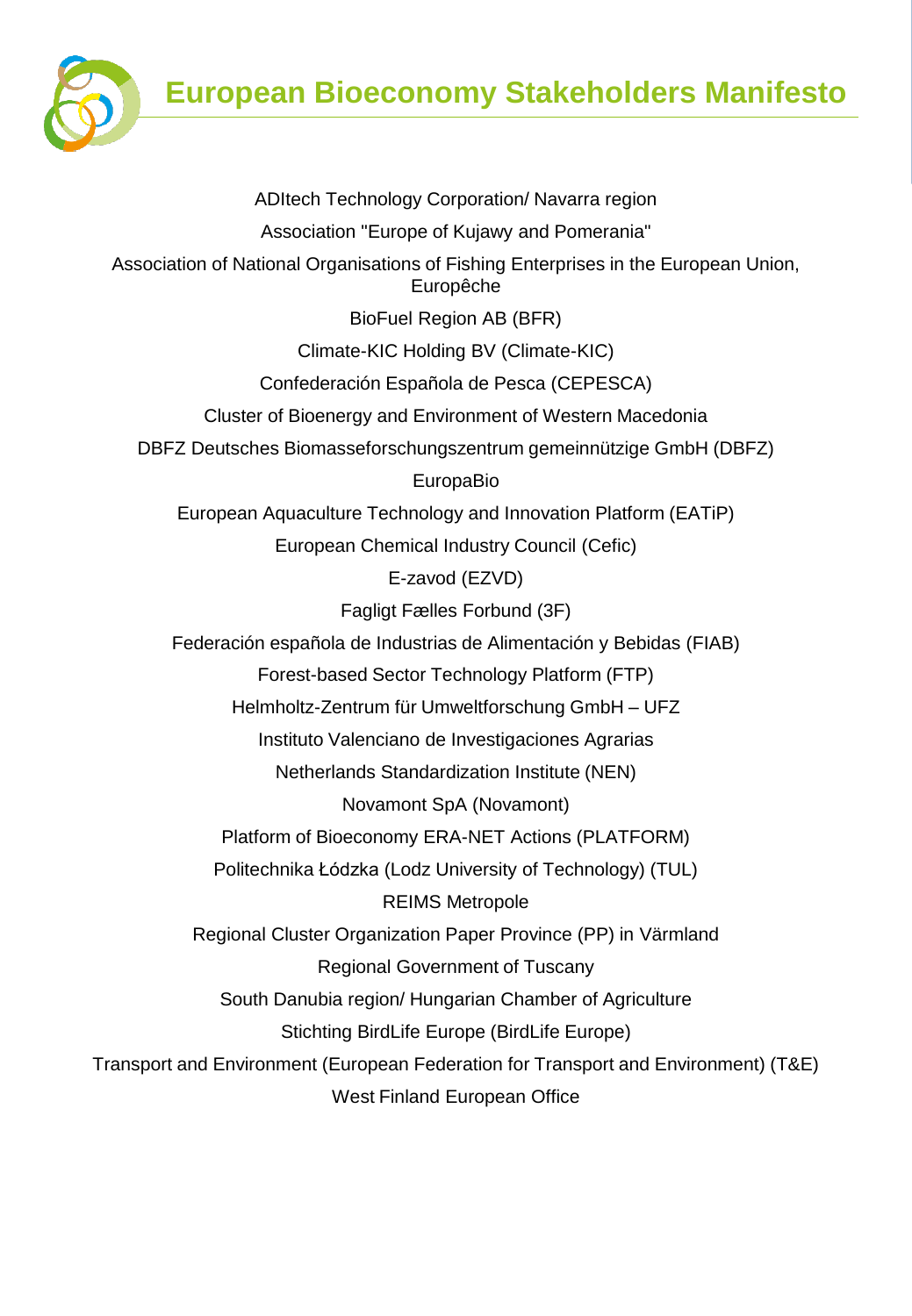# **European Bioeconomy Stakeholders Manifesto**











**UNITED FEDERATION OF DANISH WORKERS** 

EL FUTURO



Lodz University of Technology **PBTP** 





**REGIONE TOSCANA** 







cepesca

Confederación Española de Pesca



**HELMHOLTZ ZENTRUM FÜR UMWELTFORSCHUNG UFZ** 





<u>con</u>

Valenciano **Investigaciones Agrarias** 



INTERNATIONAL BIRDLIFE EUROPE



**Deutsches Biomasseforschungszentrum** 



**DBFZ** 







**TRANSPORT &**<br>ENVIRONMENT